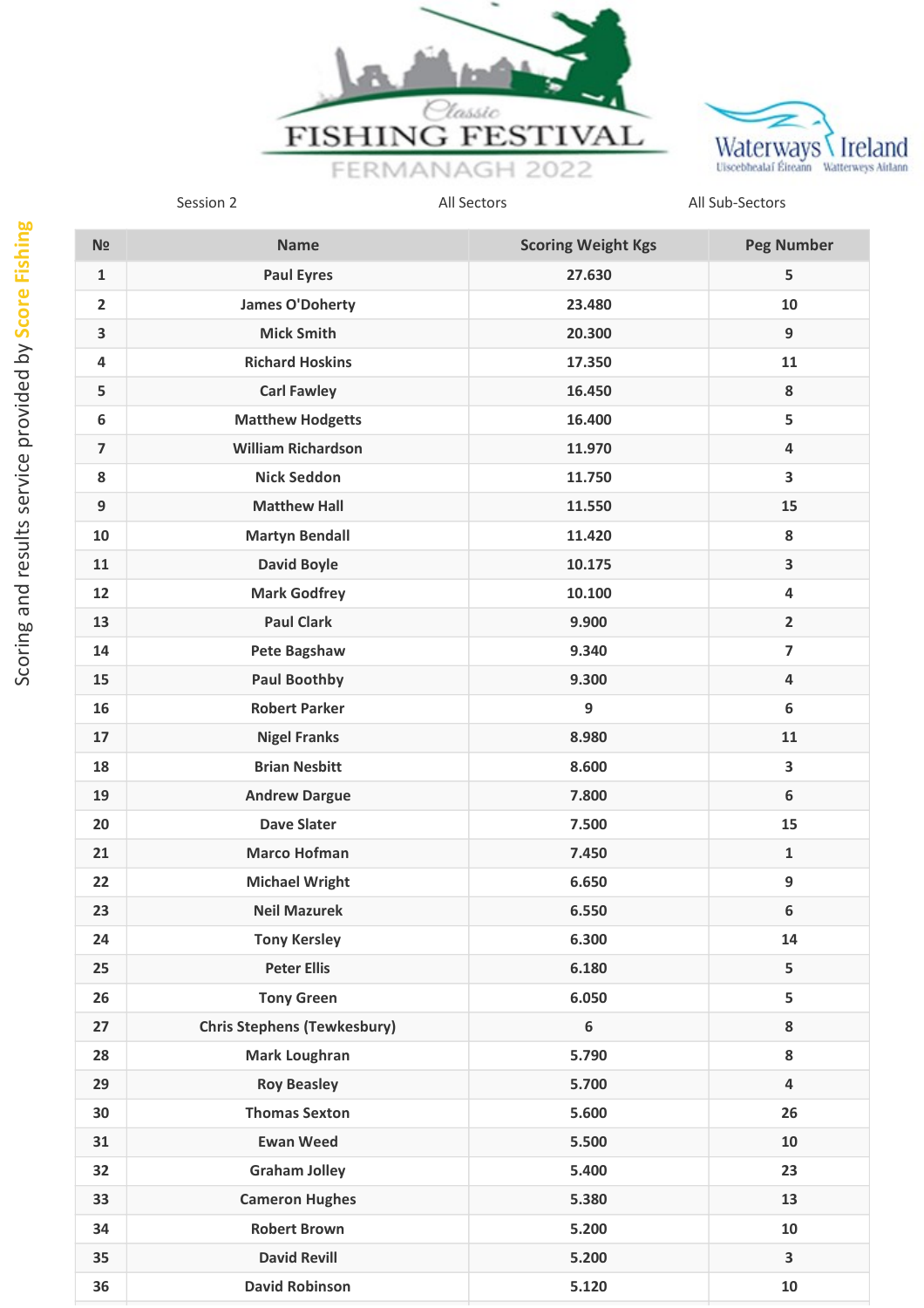| 37 | <b>Kevin Ashurst</b>    | 4.900          | $\mathbf{1}$            |
|----|-------------------------|----------------|-------------------------|
| 38 | <b>Anthony Barker</b>   | 4.850          | $\overline{2}$          |
| 39 | <b>Richard Roberts</b>  | 4.700          | $\overline{2}$          |
| 40 | <b>Nick Moss</b>        | 4.580          | $\overline{2}$          |
| 41 | <b>John Potters</b>     | 4.400          | 27                      |
| 42 | <b>Michael Taylor</b>   | 4.400          | 5                       |
| 43 | <b>Howard Kaye</b>      | 4.400          | $\overline{7}$          |
| 44 | <b>Julian Kendrick</b>  | 4.200          | 4                       |
| 45 | <b>Ruediger Hansen</b>  | 4              | 23                      |
| 46 | <b>Kevin Locke</b>      | 3.900          | 25                      |
| 47 | <b>William Bush</b>     | 3.800          | 10                      |
| 48 | <b>Michael Putzke</b>   | 3.750          | $\mathbf{1}$            |
| 49 | <b>Steve Hemingray</b>  | 3.750          | $\boldsymbol{9}$        |
| 50 | <b>Stefan Gent</b>      | 3.600          | $\overline{7}$          |
| 51 | <b>Richard Teale</b>    | 3.600          | $\boldsymbol{6}$        |
| 52 | Dara Finnegan           | 3.580          | 5                       |
| 53 | <b>Philip Bendall</b>   | 3.460          | $\mathbf 1$             |
| 54 | <b>Bradley Hughes</b>   | 3.450          | 22                      |
| 55 | <b>Mark Hollinshead</b> | 3.410          | $\boldsymbol{9}$        |
| 56 | <b>Pete Townsend</b>    | 3.400          | 3                       |
| 57 | <b>James A Gorman</b>   | 3.150          | $\overline{2}$          |
| 58 | <b>Gavin Brown</b>      | 3.100          | 8                       |
| 59 | <b>Michael Peter</b>    | 3.100          | $\overline{7}$          |
| 60 | <b>Alan Lee Symonds</b> | 3              | 20                      |
| 61 | Jurgen Beil             | 2.900          | 1                       |
| 62 | <b>Ian Dalzell</b>      | 2.900          | 3                       |
| 63 | <b>Ken Seddon</b>       | 2.900          | 12                      |
| 64 | <b>Steven Westaway</b>  | 2.800          | 24                      |
| 65 | <b>Chris Stephens</b>   | 2.600          | 10                      |
| 66 | <b>Peter Taylor</b>     | 2.500          | 25                      |
| 67 | Ian Wise                | 2.400          | 15                      |
| 68 | <b>Ray Thompson</b>     | 2.340          | 5                       |
| 69 | <b>Phil McCaffrey</b>   | 2.300          | $\mathbf{1}$            |
| 70 | <b>Barry Smith</b>      | 2.200          | 9                       |
| 71 | <b>Michael Burrows</b>  | 2.200          | $\overline{\mathbf{z}}$ |
| 72 | <b>Peter Jones</b>      | 2.150          | 9                       |
| 73 | <b>Stephen Horn</b>     | $\overline{2}$ | 13                      |
| 74 | <b>Colin Lane</b>       | 1.950          | 10                      |
| 75 | <b>Alan Pierce</b>      | 1.950          | 30                      |
| 76 | <b>Lee Harries</b>      | 1.900          | $\boldsymbol{6}$        |
| 77 | <b>Richard Offler</b>   | 1.800          | $\overline{\mathbf{3}}$ |
| 78 | <b>Wayne Cresswell</b>  | 1.800          | $\overline{7}$          |
| 79 | <b>Colin Martin</b>     | 1.700          | $\overline{\mathbf{4}}$ |
| 80 | <b>Jordan Hall</b>      | 1.650          | 8                       |
| 81 | Lee Cosgrove            | 1.600          | $\overline{\mathbf{3}}$ |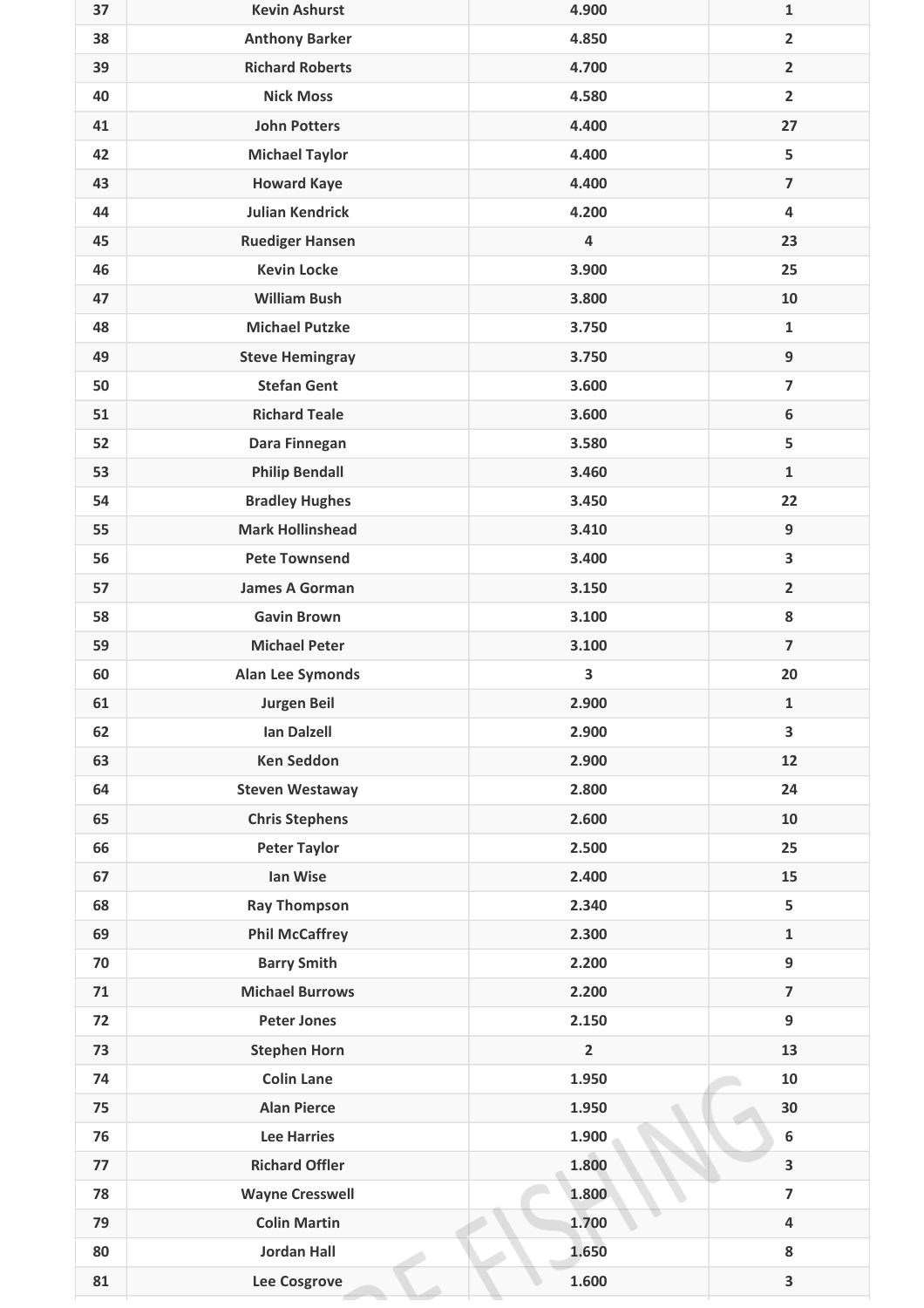| 82  | <b>Philip Davey</b>       | 1.600        | 16                      |
|-----|---------------------------|--------------|-------------------------|
| 83  | <b>Richard Smith</b>      | 1.480        | 4                       |
| 84  | <b>Curtis Phillips</b>    | 1.480        | 8                       |
| 85  | <b>Richard King</b>       | 1.450        | $\overline{\mathbf{4}}$ |
| 86  | <b>Simon Woodliffe</b>    | 1.340        | 14                      |
| 87  | <b>Edgaras Griskaitis</b> | 1.320        | 20                      |
| 88  | <b>Markus Billen</b>      | 1.300        | $\overline{\mathbf{2}}$ |
| 89  | <b>Colin Moss</b>         | 1.250        | 26                      |
| 90  | <b>Rory Smith</b>         | 1.240        | 10                      |
| 91  | <b>John Graham Heys</b>   | 1.220        | 6                       |
| 92  | <b>Michael Ellis</b>      | 1.200        | 19                      |
| 93  | <b>Sean Ashby</b>         | 1.200        | 8                       |
| 94  | <b>Robert Danter</b>      | 1.160        | 5                       |
| 95  | <b>Mark Theedom</b>       | 1.160        | 8                       |
| 96  | Ian Benton                | 1.150        | $\mathbf{1}$            |
| 97  | <b>John Rafferty</b>      | 1.100        | 5                       |
| 98  | <b>Peter Hunt</b>         | 1.100        | 11                      |
| 99  | <b>Frank Smith</b>        | 1.100        | 18                      |
| 100 | <b>John Smalley</b>       | $\mathbf{1}$ | 24                      |
| 101 | <b>Gary Envis</b>         | 0.950        | 3                       |
| 102 | <b>Chris Simpson</b>      | 0.950        | $\overline{\mathbf{2}}$ |
| 103 | <b>Andrew Gregg</b>       | 0.850        | 4                       |
| 104 | <b>Mark Williams</b>      | 0.800        | $\mathbf{1}$            |
| 105 | <b>Kev Davies</b>         | 0.770        | 24                      |
| 106 | <b>Heinz Keil</b>         | 0.720        | 9                       |
| 107 | <b>Bob Pinner</b>         | 0.700        | 17                      |
| 108 | <b>Robert Hirst</b>       | 0.660        | 17                      |
| 109 | <b>Ben Rafferty</b>       | 0.650        | 19                      |
| 110 | <b>David Gibson</b>       | 0.600        | 18                      |
| 111 | <b>James Mills</b>        | 0.600        | 18                      |
| 112 | <b>Steven Hodson</b>      | 0.560        | 6                       |
| 113 | <b>David Wallace</b>      | 0.520        | 4                       |
| 114 | <b>Norman Thewlis</b>     | 0.520        | 5                       |
| 115 | <b>Matty Wise</b>         | 0.500        | 28                      |
| 116 | <b>Nigel Sanders</b>      | 0.450        | $\overline{\mathbf{4}}$ |
| 117 | <b>Colin Wike</b>         | 0.420        | $\overline{7}$          |
| 118 | <b>Craig Fletcher</b>     | 0.400        | 22                      |
| 119 | <b>Paul Renshaw</b>       | 0.400        | 29                      |
| 120 | <b>Darren Cresswell</b>   | 0.380        | 8                       |
| 121 | Jan-Willi Kupperschmidt   | 0.300        | 19                      |
| 122 | <b>Malcolm Brown</b>      | 0.260        | 8                       |
| 123 | <b>Barry Cooper</b>       | 0.250        | $\overline{\mathbf{z}}$ |
| 124 | <b>Ian Guest</b>          | 0.220        | 5                       |
| 125 | <b>Terry Jackson</b>      | 0.200        | $\mathbf{1}$            |
| 126 | <b>Colin Westwood</b>     | 0.190        | 9                       |